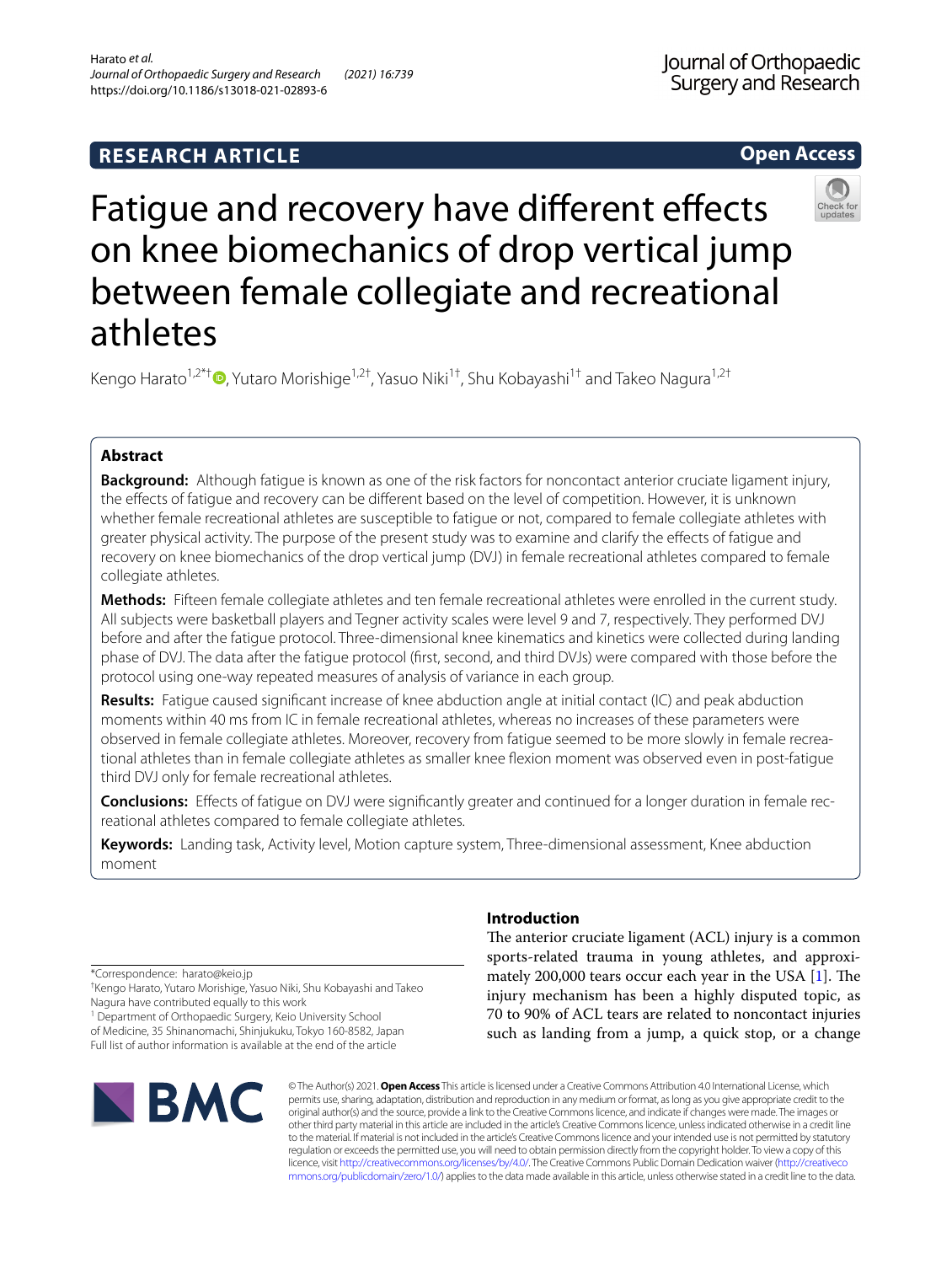of direction (cutting maneuver) [[2](#page-6-1), [3](#page-6-2)]. Recently, motion capture system has been used to assess the biomechanics of the injury mechanism. For instance, the drop vertical jump (DVJ) has been done to evaluate risky movements for ACL injury during landing from a jump [\[4](#page-6-3), [5\]](#page-6-4). Hewett et al. conducted a prospective cohort study and concluded that females who displayed increased knee valgus angle and increased external knee valgus moments during a drop-landing task were at an increased risk of sustaining a noncontact ACL injury [[4\]](#page-6-3). Besides, although laboratory-based motion analysis systems are undoubtedly the gold standard, the Landing Error Scoring System (LESS) is an inexpensive clinical assessment tool using two standard video cameras to evaluate landing biomechanics. Padua et al. concluded that the LESS would be a valid and reliable tool for identifying potentially high-risk movement patterns during a jump-landing task [[6\]](#page-6-5).

According to previous studies, fatigue could be one of the risk factors for noncontact ACL injury [\[7](#page-6-6)[–15](#page-6-7)]. Haddas et al. reported that females exhibited biomechanical factors that might increase their risk of ACL injury during landing from a 0.30-m height when compared with males, particularly when landing after fatigue [\[9](#page-6-8)]. In their study, delays in semitendinosus, multifdus, gluteus maximus, and rectus femoris activation were observed after fatigue. A delay in knee-muscle activity has been suggested to be a major risk factor for knee instability and ACL injury risk [\[11](#page-6-9)]. However, their subjects had recurrent low back pain and their activity level was unknown. Mejane et al. investigated the biomechanical study during landing tasks of female recreational athletes and indicated that neuromuscular fatigue could alter knee kinematics of landing with potential increase of noncontact ACL injury risk  $[14]$  $[14]$ . These reports are consistent with observations that most of noncontact ACL injuries occur at the end of a half or end of a game, when fatigue is highest [[16,](#page-6-11) [17](#page-6-12)]. On the other hand, recovery from the fatigue is also a key consideration for athletes  $[18–20]$  $[18–20]$ . Tsai et al. assessed knee mechanics during side-step cutting immediately after a fatigue protocol and after 20 and 40 min of rest in female recreational athletes  $[19]$  $[19]$ . They indicated that fatigue resulted in changes in knee mechanics that could be associated with ACL injury, and suggested that forty minutes of recovery was not sufficient in restoring knee mechanics to pre-fatigue levels. The intensity of physical activity or skill level is one of the important factors when considering the efect of fatigue and recovery on knee biomechanics. However, it is unknown whether female recreational athletes are susceptible to fatigue or not, compared to female collegiate athletes with greater physical activity. The purpose of the present study was to examine and clarify the efects of fatigue and recovery on the knee biomechanics of the DVJ in female recreational athletes compared to female collegiate athletes. It was hypothesized that knee kinematics, kinetics, and the LESS score in female recreational athletes would be deteriorated by fatigue compared to those in female collegiate athletes. Furthermore, efects of fatigue on DVJ could continue for a longer duration in female recreational athletes compared to female collegiate athletes.

## **Methods**

## **Participants**

A total of 25 female athletes were enrolled in the present study, and all subjects were basketball players. Fifteen female collegiate athletes (mean age  $=20.0\pm1.5$  years, mean body mass index  $[BMI] = 21.5 \pm 0.9$  kg/m<sup>2</sup>) and ten female recreational athletes (mean age =  $20.9 \pm 1.2$  years,  $BMI = 20.6 \pm 1.5$  kg/m<sup>2</sup>) participated. Collegiate athletes were members of competitive team in our whole university. On the other hand, recreational athletes were members of non-competitive team in our university school of medicine. Tegner activity scores among the collegiate and recreational athletes were 9 and 7, respectively. Based on practice schedule, we observed the actual practice and confrmed that physical demands in collegiate athletes were 3 h a day, fve times a week, and those in recreational athletes were 3 h a day, three times a week, respectively. None of the subjects had any history of major injuries to the trunk and lower extremities. As female athletes are at greater risk of noncontact ACL injury than male athletes in noncontact sports [[21,](#page-6-16) [22](#page-6-17)], females were chosen in the current study. An informed consent form approved by the institutional review board at our university (#20080054) was signed by each subject.

#### **Test procedures**

The subjects performed double-legged drop landing and executed a vertical jump after landing (DVJ). Drop landing tasks were jumping from a 30-cm high box to a distance of 50% of their height away from the box onto force plates and immediately rebounding for a maximal vertical jump on landing.

Before data collection, subjects received instructions about performing the DVJ. DVJs in each subject were captured using a motion analysis system which consisted of eight cameras (120 frames/s; Oqus, Qualisys, Gothenburg, Sweden) and two force plates (frequency 600 Hz; AM6110, Bertec, Columbus, OH). The force plate collected ground reaction force (GRF) data synchronized to the camera sampling rate. GRF data were used to identify the time at initial contact  $(IC)$  and at toe-off from the jump (TO). Forty-six retroreflective markers (14 mm in diameter) were placed at the standard anatomical landmarks. Three non-collinear infrared markers were used to track each of the following 8 segments: 2 feet, 2 legs,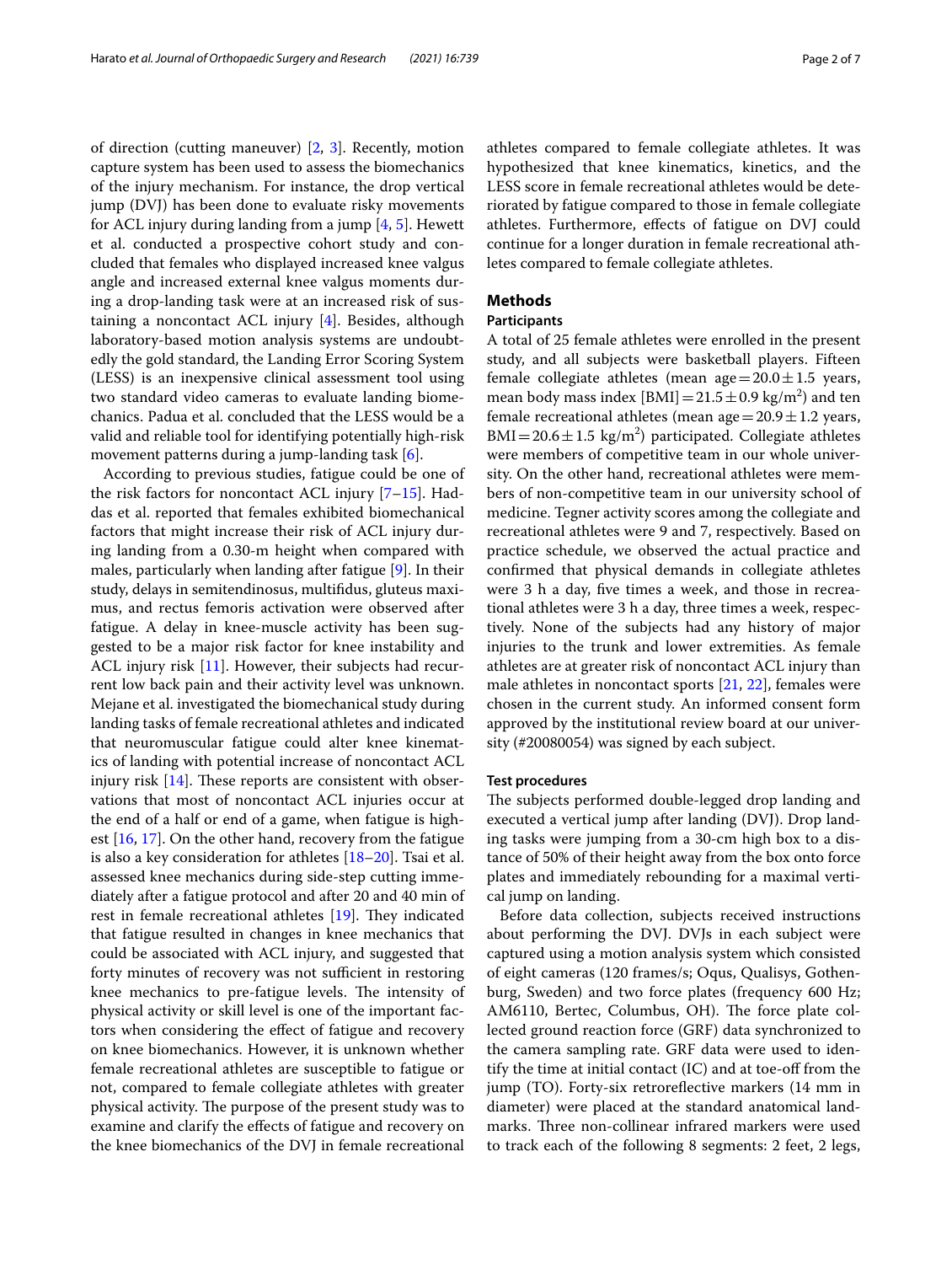<span id="page-2-0"></span>double-legged squats, with arms parallel to the ground, to a depth of 90° knee fexion. The fatigue was operationally defned as the point when the participants could not accomplish the fatigue protocol

2 thighs, pelvis, and trunk. To defne the axes of each of the 8 segments, an anatomical model was created by digitizing standard bony landmarks: bilateral acromion processes, the xiphoid process, the suprasternal notch, the seventh cervical vertebra, the tenth thoracic vertebra, bilateral anterior and posterior iliac spines, bilateral iliac crests, bilateral greater trochanters, bilateral lateral and medial epicondyles, bilateral lateral and medial malleoli, bilateral posterior heels, bilateral medial cuneiforms, bilateral great toes, and bilateral heads of the ffth metatarsals. Additional tracking markers were placed on the frontal aspects of the thigh (4 markers) and shank (4 markers). Calibration markers (bilateral medial epicondyles and medial malleoli) were removed after the standing trial, and only tracking markers were left on the subject throughout the entire data collection session.

## **Fatigue protocol (FP)**

Subject performed double-legged squats, with arms parallel to the ground, to a depth of 90° knee fexion as the fatigue protocol (Fig. [1](#page-2-0)). The fatigue was operationally defned as the point when the subjects could not accomplish the FP. In addition, the rating of perceived exertion (RPE) score was checked to determine their level of fatigue using RPE sheet  $[23]$ . The RPE score is used as indicator reflecting the activity intensity. The goal of RPE score was set at greater than 17 in which subjects felt very hard.

After performing the DVJ several times as warm-ups, three trials were recorded on both limbs for each subject before the FP. Thereafter, subjects performed the post-FP first DVJ within 30 s. The post-FP second and third DVJs were done after every 90-s interval.

## **Data assessment**

For each subject, three-dimensional kinematic, kinetic, and GRF data were recorded bilaterally during IC to TO as the landing phase. The third trial before the FP and the three trials after the FP were analyzed. The motion of markers was recorded using Track Manager version 2.7 software (Qualisys). To calculate knee kinematics and kinetics, Visual 3D (C-motion Company, Rockville, MD) was used. The knee flexion angle at IC, the peak knee fexion angle (IC-TO), the knee abduction angle at IC, the peak knee abduction angle (IC-TO), the knee internal rotation angle at IC, and the peak knee internal rotation angle (IC-TO) were evaluated as kinematic parameters. Knee internal rotation was defned as tibial internal rotation with respect to the femur. In addition, as kinetic parameters, peak knee fexion moment, peak abduction moment, and peak internal rotation moment within 40 ms from IC were also evaluated  $[24]$  $[24]$  $[24]$ . Those moments were calculated as "external moment." Simultaneously, frontal and sagittal view video data were acquired using standard HD video cameras (120 frames/s; Oqus, Qualisys) to evaluate the LESS.

## **Statistical analysis**

Two-tailed unpaired *t*-test or Mann–Whitney U-test was performed between female collegiate and recreational athletes after confrming normality assumption using the Shapiro–Wilk test. Subject demographics, squat times, pre-FP biomechanical data on dominant side were compared between female recreational and collegiate athletes. The dominant leg was determined by asking which leg they prefer to kick a ball [[25](#page-6-20)]. Moreover, the data after the FP (frst, second, and third) were compared with those before the FP using one-way repeated measures of analysis of variance in each group. After a signifcant *P* value was determined, a post hoc Bonferroni correction was performed to compare selected mean values. *P* value less than 0.05 was also considered as signifcant. All statistical analyses were done with the Microsoft Excel Statistical Package, version 2015 (Social Survey Research Information, Tokyo). A power analysis was performed using G\*Power (v3.1.9.2, Heinrich-Heine University, Düsseldorf, Germany). Efect size (d) was calculated for the peak knee abduction moment within 40 ms before the FP in both groups. Thereafter, using a large effect size of 1.3

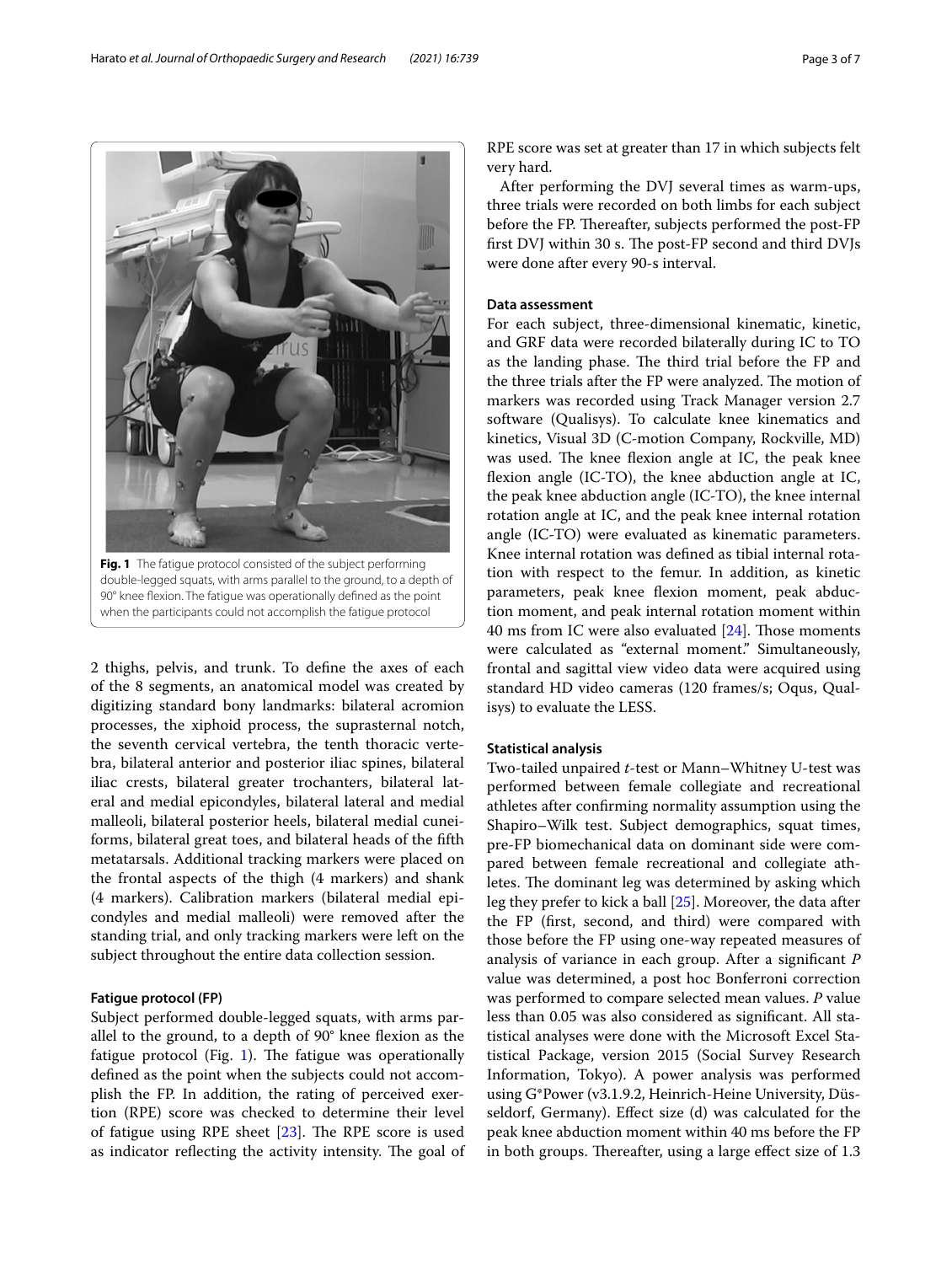for two-tailed *t*-test, a sample size of 9 and 13 for each group was required ( $\beta$ =0.80,  $\alpha$ =0.05). Thus, 10 and 15 participants were used in the present study.

## **Results**

The demographic data of the subjects are shown in Table [1](#page-3-0). Age and BMI were not significantly different between the two groups. There were also no significant diferences in the number of squats between the groups  $(P=0.14)$ , though there were 32% more squats performed by collegiate group. However, signifcant difference was detected in the average of basketball experience  $(9.8 \pm 3.7)$  years in female collegiate athletes and  $6.5 \pm 4.4$  years in female recreational athletes,  $P = 0.041$ .

Among female collegiate athletes, the LESS score was significantly worse in post-FP first  $(5.7 \pm 1.6)$ , second  $(5.7 \pm 1.6)$ , and third  $(5.3 \pm 1.8)$  DVJs compared to pre-FP DVJ (4.7 $\pm$ 1.3). In addition, significant differences were observed in peak knee fexion angle (pre-FP vs. post-FP

<span id="page-3-0"></span>**Table 1** Subjects' demographics (mean±SD)

|                             | Collegiate<br>athletes<br>$(N = 15)$ | Recreational<br>athletes<br>$(N=10)$ | P value <sup>a</sup> |
|-----------------------------|--------------------------------------|--------------------------------------|----------------------|
| Age (yrs)                   | $20.0 \pm 1.5$                       | $70.9 + 1.2$                         | 0.12                 |
| Body mass index ( $kg/m2$ ) | $21.5 \pm 0.9$                       | $20.6 \pm 1.5$                       | 0.07                 |
| Tegner activity score       | 9                                    | 7                                    |                      |
| Experience (yrs)            | $9.8 \pm 3.7$                        | $6.5 + 4.4$                          | 0.041                |
| Squat (times)               | $305.7 + 134.7$                      | $779.8 \pm 100.3$                    | 0.14                 |

<sup>a</sup> Values obtained using two-tailed unpaired *t*-test or Mann–Whitney U-test

frst and second DVJs), while other kinematic and kinetic parameters were not diferent (Table [2\)](#page-3-1).

Among female recreational athletes, similarly, the LESS score was significantly worse in post-FP first  $(6.2 \pm 2.3)$ , second (6.2 $\pm$ 2.1), and third (5.9 $\pm$ 2.2) DVJs compared to pre-FP DVJ  $(5.0 \pm 1.7)$  (Table [3](#page-4-0)). Moreover, significant differences were observed in peak knee flexion angle (pre-FP vs. post-FP frst, second, and third DVJs) and in knee abduction angle at IC (pre-FP vs. post-FP frst and second DVJs). In terms of kinetics, peak knee flexion moment within 40 ms from IC was signifcantly smaller (pre-FP vs. post-FP second and third DVJs), and peak knee abduction moments within 40 ms from IC were signifcantly greater in post-FP frst DVJ than in pre-FP DVJ.

Concerning the comparison between groups, peak knee abduction moment within 40 ms from IC before the FP was signifcantly larger in female collegiate athletes than in female recreational athletes (Table [4](#page-4-1)).

## **Discussion**

The results of the present study partly supported our hypothesis that knee kinematics and kinetics in female recreational athletes would be more afected by fatigue than those in female collegiate athletes, even if the LESS score was signifcantly worse in post-FP DVJs, compared to pre-FP DVJ in both groups. Moreover, recovery time from fatigue seemed to be longer in female recreational athletes than in female collegiate athletes as smaller knee fexion moment refected the knee extensor fatigue. Specifcally, peak knee fexion angle and peak knee fexion moment within 40 ms after IC did not return to pre-FP level in female recreational

<span id="page-3-1"></span>**Table 2** Kinematic and kinetic differences in female collegiate athletes (mean  $\pm$  SD)

|                                                                      | Pre-FP DVJ       |                   | Post-FP first DVJ Post-FP second DVJ Post-FP third DVJ P value <sup>a</sup> |                  |         |
|----------------------------------------------------------------------|------------------|-------------------|-----------------------------------------------------------------------------|------------------|---------|
| LESS score                                                           | $4.7 \pm 1.3$    | $5.7 + 1.6*$      | $5.7 + 1.6***$                                                              | $5.3 \pm 1.8***$ | < 0.001 |
| Knee flexion angle at IC (Deg.)                                      | $31.7 + 9.0$     | $33.0 \pm 10.6$   | $29.8 \pm 12.5$                                                             | $29.0 \pm 10.3$  | 0.127   |
| Peak knee flexion angle (Deg.)                                       | $101.7 \pm 13.0$ | $108.0 \pm 11.8*$ | $106.3 \pm 12.3$ **                                                         | $101.6 \pm 11.7$ | < 0.01  |
| Knee abduction angle at IC (Deg.)                                    | $0.7 \pm 8.1$    | $0.4 + 10.6$      | $0.4 + 10.0$                                                                | $-0.1 + 9.6$     | 0.949   |
| Peak knee abduction angle (Deg.)                                     | $9.1 \pm 11.3$   | $9.1 + 13.2$      | $9.7 + 13.0$                                                                | $8.4 \pm 12.0$   | 0.843   |
| Tibial internal rotation angle at IC (Deg.)                          | $-3.6 \pm 9.0$   | $-4.2 + 9.6$      | $-5.7 \pm 10.6$                                                             | $-5.2 \pm 10.0$  | 0.293   |
| Peak tibial internal rotation angle (Deg.)                           | $4.2 \pm 6.1$    | $5.7 \pm 7.8$     | $4.6 \pm 8.3$                                                               | $5.0 \pm 8.2$    | 0.585   |
| Peak knee flexion moment within 40 ms from IC (Nm/kg)                | $1.71 \pm 0.38$  | $1.63 \pm 0.56$   | $1.40 \pm 1.05$                                                             | $1.60 + 0.50$    | 0.639   |
| Peak knee abduction moment within 40 ms from IC (Nm/kg)              | $0.53 \pm 0.23$  | $0.48 + 0.37$     | $0.49 + 0.26$                                                               | $0.50 \pm 0.29$  | 0.918   |
| Peak tibial internal rotation moment within 40 ms from IC<br>(Nm/kg) | $0.14 \pm 0.15$  | $0.17 \pm 0.17$   | $0.13 \pm 0.10$                                                             | $0.11 \pm 0.13$  | 0.618   |

*IC* initial contact, *FP* fatigue protocol, *ms* milliseconds, *NS* not signifcant

\**P*<0.05 between pre- and post-FP frst DVJ

\*\**P*<0.05 between pre- and post-FP second DVJ

\*\*\**P*<0.05 between pre- and post-FP third DVJ

<sup>a</sup> Values obtained using repeated measures of analysis of variance among groups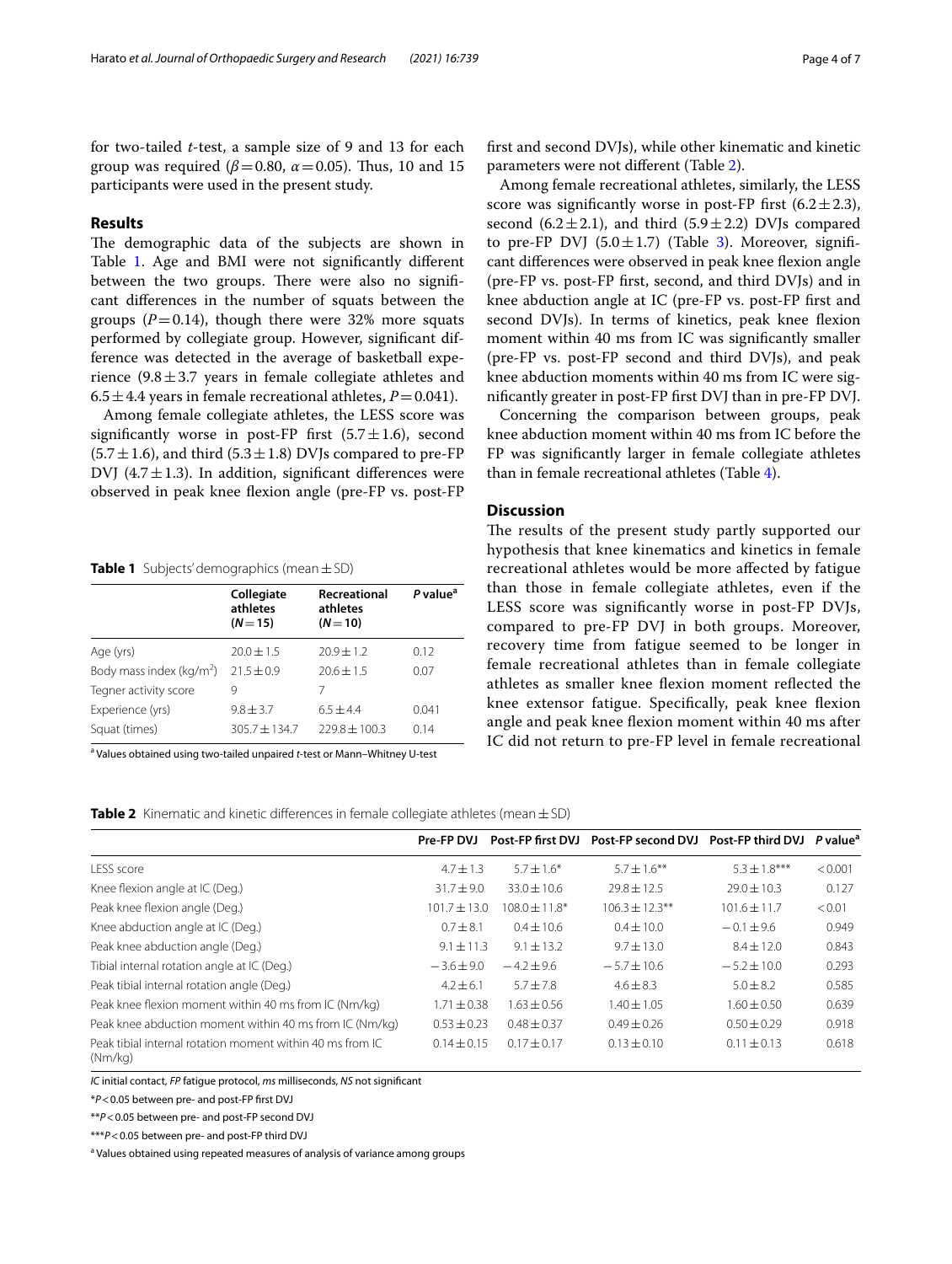|                                                                      | Pre-FP DVJ      | Post-FP first DVJ | Post-FP second DVJ  | Post-FP third DVJ   | P value <sup>a</sup> |
|----------------------------------------------------------------------|-----------------|-------------------|---------------------|---------------------|----------------------|
| <b>LESS Score</b>                                                    | $5.0 + 1.7$     | $6.2 + 2.3*$      | $6.2 \pm 2.1***$    | $5.9 + 2.2***$      | 0.034                |
| Knee flexion angle at IC (Deg.)                                      | $35.0 \pm 7.3$  | $33.5 \pm 6.9$    | $30.4 \pm 6.2$      | $32.3 \pm 6.3$      | 0.330                |
| Peak knee flexion angle (Deg.)                                       | $95.9 \pm 11.0$ | $101.6 \pm 12.4*$ | $108.2 \pm 14.9$ ** | $104.2 \pm 12.5***$ | < 0.01               |
| Knee abduction angle at IC (Deg.)                                    | $-3.7 + 4.4$    | $-2.0 + 5.3*$     | $-2.2 \pm 3.6$ **   | $-3.2 + 4.8$        | 0.047                |
| Peak knee abduction angle (Deg.)                                     | $7.4 + 5.7$     | $2.7 + 4.8$       | $2.6 \pm 3.8$       | $3.3 \pm 6.0$       | 0.833                |
| Tibial internal rotation angle at IC (Deg.)                          | $-10.8 + 11.0$  | $-9.6 \pm 10.9$   | $-11.4 \pm 12.6$    | $-10.7 \pm 12.0$    | 0.365                |
| Peak tibial internal rotation angle (Deg.)                           | $-0.39 \pm 8.0$ | $1.5 \pm 8.5$     | $0.2 + 9.1$         | $-1.1 + 8.9$        | 0.122                |
| Peak knee flexion moment within 40 ms from IC (Nm/kg)                | $1.78 \pm 0.55$ | $1.54 \pm 0.45$   | $1.26 \pm 0.52$ **  | $1.31 \pm 0.31***$  | < 0.01               |
| Peak knee abduction moment within 40 ms from IC (Nm/kg)              | $0.21 \pm 0.25$ | $0.41 \pm 0.24*$  | $0.21 \pm 0.17$     | $0.23 + 0.14$       | 0.017                |
| Peak tibial internal rotation moment within 40 ms from IC<br>(Nm/kg) | $0.25 \pm 0.17$ | $0.19 \pm 0.11$   | $0.28 \pm 0.19$     | $0.20 \pm 0.18$     | 0.460                |

## <span id="page-4-0"></span>**Table 3** Kinematic and kinetic differences in female recreational athletes (mean  $\pm$  SD)

*IC* initial contact, *FP* fatigue protocol, *ms* milliseconds, *NS* not signifcant

\**P*<0.05 between pre- and post-FP frst DVJ

\*\**P*<0.05 between pre- and post-FP second DVJ

\*\*\**P*<0.05 between pre- and post-FP third DVJ

<sup>a</sup> Values obtained using repeated measures of analysis of variance among groups

<span id="page-4-1"></span>**Table 4** Kinematic and kinetic diferences between female collegiate and recreational athletes before the fatigue protocol (mean±SD)

|                                                                   | Pre-FP<br><b>Female collegiate</b><br>athletes | Pre-FP<br><b>Female recreational</b><br>athletes | $P$ value <sup>a</sup> |
|-------------------------------------------------------------------|------------------------------------------------|--------------------------------------------------|------------------------|
| <b>LESS Score</b>                                                 | $4.7 \pm 1.3$                                  | $5.0 \pm 1.7$                                    | 0.665                  |
| Knee flexion angle at IC (Deg.)                                   | $31.7 \pm 9.0$                                 | $35.0 \pm 7.3$                                   | 0.338                  |
| Peak knee flexion angle (Deg.)                                    | $101.7 \pm 13.0$                               | $95.9 \pm 11.0$                                  | 0.256                  |
| Knee abduction angle at IC (Deg.)                                 | $0.7 + 8.1$                                    | $-3.7 + 4.4$                                     | 0.130                  |
| Peak knee abduction angle (Deg.)                                  | $9.1 \pm 11.3$                                 | $2.4 + 5.7$                                      | 0.097                  |
| Tibial internal rotation angle at IC (Deg.)                       | $-3.6 \pm 9.0$                                 | $-10.8 \pm 11.0$                                 | 0.081                  |
| Peak tibial internal rotation angle (Deg.)                        | $4.2 \pm 6.1$                                  | $-0.39 \pm 8.0$                                  | 0.122                  |
| Peak knee flexion moment within 40 ms from IC (Nm/kg)             | $1.71 \pm 0.38$                                | $1.78 \pm 0.55$                                  | 0.718                  |
| Peak knee abduction moment within 40 ms from IC (Nm/kg)           | $0.53 \pm 0.23$                                | $0.21 \pm 0.25$                                  | < 0.01                 |
| Peak tibial internal rotation moment within 40 ms from IC (Nm/kg) | $0.14 \pm 0.15$                                | $0.25 \pm 0.17$                                  | 0.101                  |

*IC* initial contact, *FP* fatigue protocol, *ms* milliseconds, *ns* not signifcant

a Values obtained using two-tailed unpaired *t*-test

athletes. The most important finding of the current investigation was that fatigue caused signifcant increase of the knee abduction angle at IC and peak abduction moments within 40 ms from IC in female recreational athletes, whereas no increases of these parameters were observed in female collegiate athletes. Therefore, this study suggests that fatigue has different efects between female collegiate and recreational athletes. However, larger peak knee abduction moment within 40 ms after IC were observed in female collegiate athletes, compared to female recreational athletes before the FP. Presumably, this might have been a selection bias.

According to previous biomechanical studies, frontalplane knee mechanics have prospectively predicted ACL injury, with greater abduction linked to ligament rupture  $[2, 5, 26]$  $[2, 5, 26]$  $[2, 5, 26]$  $[2, 5, 26]$  $[2, 5, 26]$  $[2, 5, 26]$ . When knee valgus is applied, the amount of the ACL load is greatly magnified. Thus, greater knee abduction angle and moment during landing have been thought to be important biomechanical risk factors for ACL injury. The ACL injury mechanism was investigated using video sequences from women's handball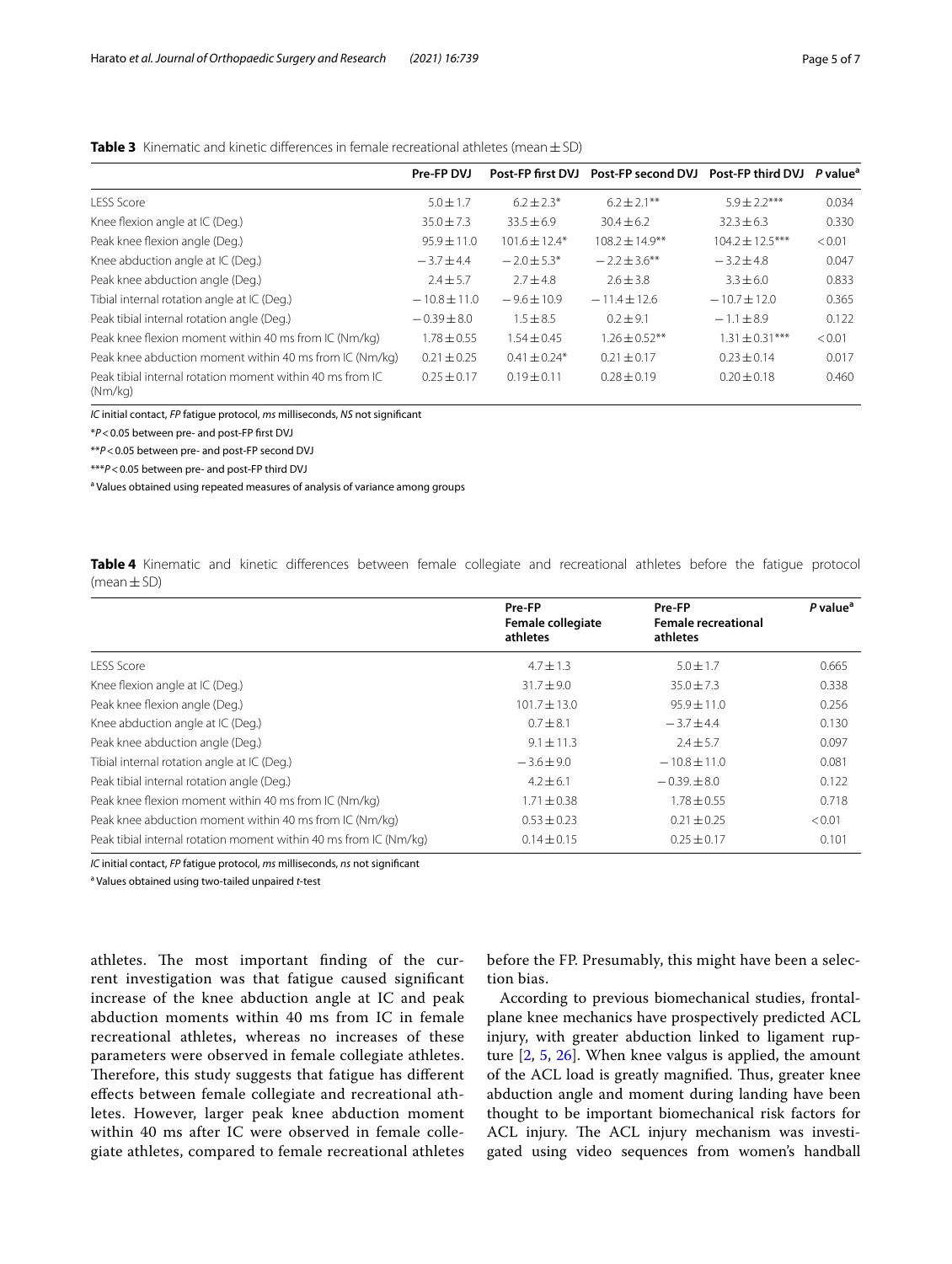and basketball in a previous report [[2\]](#page-6-1). A model-based image-matching method was used, and rapid valgus development within 40 ms after IC was seen in the timing of the ACL injury. Therefore, valgus loading could be a key factor in the ACL injury mechanism. In the present study, signifcant increases of the knee abduction angle at IC and peak abduction moments within 40 ms from IC during post-FP frst DVJ were observed in female recreational athletes, while no increases of these parameters were seen in female collegiate athletes. Therefore, our fndings suggest that fatigue may have a larger impact on the risk of ACL injury in recreational versus collegiate female athletes.

In terms of fatigue, several protocols have been reported, including repeating vertical jump, uphill treadmill walking, actual football match, running, and squatting  $[7-15]$  $[7-15]$  $[7-15]$ . Despite the fact that some reports used a fatigue protocol only for the quadriceps muscle or hamstring muscle, the fatigue protocol in the current study was squatting, since the main focus was to create a situation that simulates the fatigue seen in the actual athletic activities. RPE is widely used to confrm the fatigue status  $[27, 28]$  $[27, 28]$  $[27, 28]$ . The aim of the RPE is to minimize the error and to maximize the accuracy of the fatigue protocol. An RPE of greater than 17 is a good indicator for the appropriate fatigue status. Recovery from the fatigue is also an important topic for athletes. Although fatigue may be associated with the increased risk of noncontact ACL injury [[8,](#page-6-24) [13\]](#page-6-25), little attention has been paid to the time required to restore normal knee kinematics and kinetics to pre-fatigue level. Most studies have focused on the recovery of muscle strength as opposed to the recovery of lower extremity mechanics [[29](#page-6-26)[–32](#page-6-27)]. As described, Tsai et al. assessed knee mechanics during side-step cutting in female recreational athletes and suggested that forty minutes of recovery was not sufficient in restoring knee mechanics to pre-fatigue levels [[19\]](#page-6-15). In the present study, post-FP third DVJ (180 s after squatting) seemed to restore normal knee kinematics and kinetics to prefatigue level only in female collegiate athletes. Therefore, recovery from fatigue as well as the effect of fatigue is different between groups.

Several limitations should be noted in the present study. First, it is not known whether the diference that was observed here between female collegiate and recreational athletes, and also the pre- and post-fatigue diferences, would translate into an actual higher risk in ACL injury, since the exact threshold that increases the risk is not established. Second, electromyography data could not be measured in the present study, because many markers were placed to obtain accurate kinematic and kinetic data. Specifc muscle contraction before and after the FP was thus not evaluated, though weakness in the quadriceps and hamstring muscles should be observed after squatting. Third, the LESS score was significantly worse in both groups after the FP. In the present study, kinematic and kinetic data were obtained only at the knee joint. Therefore, hip, ankle, pelvis, and trunk movements were not investigated. Forth, skin or soft tissue motion error of DVJ is unknown in our laboratory as Visual 3D is a reliable tool. Lastly, the actual incidence of ACL injuries in both groups could not be assessed. However, the results of the current study provide important information when considering the efects of fatigue and recovery on the knee biomechanics in female collegiate and recreational athletes.

## **Conclusions**

Knee biomechanics during DVJ after fatigue were notably diferent between female recreational and collegiate athletes. Specifcally, signifcant increase of the knee abduction angle at IC and peak abduction moments within 40 ms from IC during DVJ after fatigue were observed in female recreational athletes. In addition, recovery time from fatigue seemed to be longer in female recreational athletes than in female collegiate athletes as knee extensor fatigue was still observed during post-fatigue third DVJ only in female recreational athletes. Efects of fatigue on DVJ in female recreational athletes were signifcantly greater and continued for a longer duration compared to female collegiate athletes.

#### **Abbreviations**

ACL: Anterior cruciate ligament; DVJ: Drop vertical jump; LESS: Landing Error Scoring System; BMI: Body mass index; GRF: Ground reaction force; IC: Initial contact; TO: Toe of; FP: Fatigue protocol; RPE: Rating of perceived exertion.

#### **Acknowledgements**

The authors gratefully acknowledge the valuable contribution of Hideo Matsumoto, MD, PhD, Toshiro Otani, MD, PhD, Aiko Sakurai, RPT, Satoshi Imai, RPT, Mr. Ryutaro Tanaka, Mr. Keita Sonoda, Mr. Hiroo Osaki, Mr. Tomohiro Yanai, Ms. Mayu Minemoto, Ms. Reika Uchiyama, Mr. Masayoshi Kurosawa, Mr. Ryoji Hayakawa and Mrs. Sumi Yamashita.

#### **Authors' contributions**

KH designed the study. MY, KH, and SK accumulated the data. YN and TN coordinated and supervised data collection. MY and KH analyzed the data. KH drafted the manuscript. All authors (KH, MY, SK, YN, and TN) contributed to interpretation of the fndings. All authors participated in reviewing and editing the manuscript, and approved the fnal manuscript. All authors read and approved the fnal manuscript.

#### **Funding**

This study was not supported.

#### **Availability of data and materials**

All supporting data can be provided based on request to the authors.

#### **Declarations**

#### **Ethics approval and consent to participate**

This study was approved by the Ethics Committee and Institutional Review Board of Keio University Hospital (IRB No. 20080054 and 20190116).